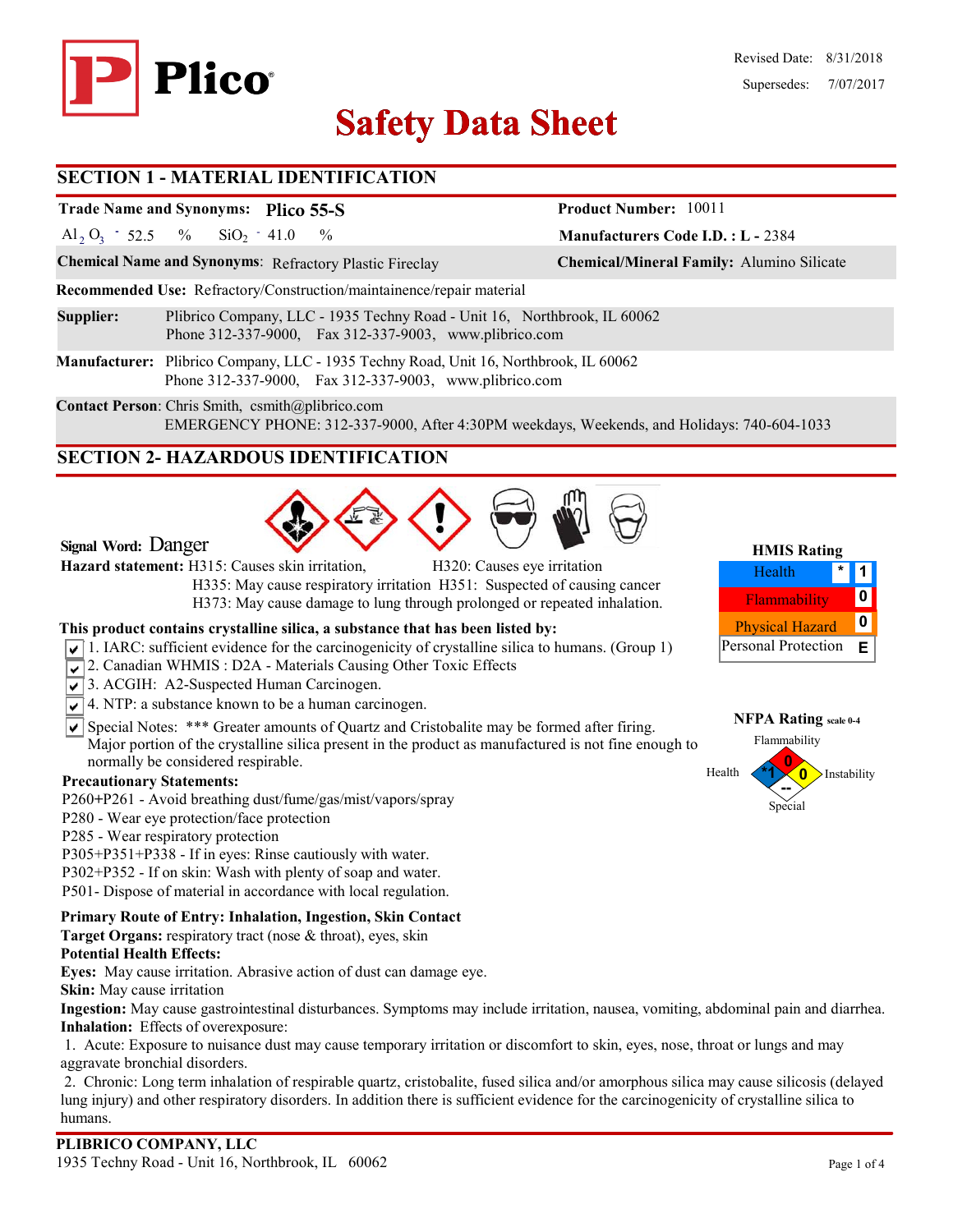**Revised Date: 8/31/2018** 

| <b>SECTION 3- HAZARDOUS INGREDIENTS</b> |
|-----------------------------------------|
|-----------------------------------------|

| Ingredients (checked)                      | C.A.S. No.     | Weight %                    | <b>TLV ACGIH</b><br>mg/m <sup>3</sup> | <b>OSHA PEL</b><br>mg/m <sup>3</sup> | <b>EINECS</b>   |
|--------------------------------------------|----------------|-----------------------------|---------------------------------------|--------------------------------------|-----------------|
| Quartz***<br>$\vert \mathrm{X} \vert$      | 14808-60-7     | 8.00                        | $0.025$ (resp.dust)                   | $0.05$ mg/m <sup>3</sup> TWA         | 238-878-4       |
| $\overline{\mathrm{x}}$<br>Cristobalite*** | 14464-46-1     | 7.99                        | $0.025$ (resp.dust)                   | $0.05$ mg/m $3TWA$                   | 238-455-4       |
| Amorphous Silica***                        | 69012-64-2     |                             | $0.025$ (resp.dust)                   | $15$ (total), $5$ (resp.)            | $273 - 761 - 1$ |
| Fused Silica***                            | 60676-86-0     |                             | $0.025$ (resp. dust)                  | $80$ mg/m <sup>3</sup> /%SiO 2       | 262-373-8       |
| Zirconium Silicate***                      | 14940-68-2     |                             | 10                                    | $15$ (total), $5$ (resp.)            | 239-019-6       |
| X<br>Aluminum Phosphate                    | 13530-50-2     | 5<br>$\sim$<br>$\mathbf{1}$ | $2 \text{ mg/m}^3$ TWA(as Al)         | $2 \text{ mg/m}^3$ TWA(as Al)        | 236-875-2       |
| $\overline{\mathrm{x}}$<br>Alumina         | 1344-28-1      | 9<br>$\blacksquare$<br>19   | $1$ (resp.dust)                       | $15$ (total), $5$ (resp.)            | 215-691-6       |
| Aluminosilicate(Mullite)                   | 1302-93-8      | 58. - 68.                   | $2$ (resp.dust)                       | $15$ (total), $5$ (resp.)            | 215-113-2       |
| Aluminosilicate(Kyanite)                   | 1302-76-7      |                             | $2$ (resp.dust)                       | $15$ (total), $5$ (resp.)            | 215-106-4       |
| ΙX<br>Bauxite                              | 1318-16-7      | $1.0 - 9.8$                 | 10                                    | $15$ (total), $5$ (resp.)            |                 |
| Silicon Carbide                            | $409 - 21 - 2$ |                             | 10                                    | $15$ (total), $5$ (resp.)            | 206-991-8       |
| Pyrophyllite                               | 12269-78-2     |                             | 10                                    | $15$ (total), $5$ (resp.)            |                 |
| Spinel                                     | 1302-67-6      |                             | 10                                    | $15$ (total), $5$ (resp.)            | 215-105-9       |
| Andalusite                                 | 12183-80-1     |                             | 10                                    | $15$ (total), $5$ (resp.)            | 235-352-6       |
| Zirconiumdioxide                           | 1314-23-4      |                             | 10                                    | $15$ (total), $5$ (resp.)            | 215-227-2       |
| Calcium Aluminate Cement 65997-16-2        |                |                             | 10                                    | $15$ (total), $5$ (resp.)            | 266-045-5       |
| Calcium Silicate Cement                    | 65997-15-1     |                             | 10                                    | $15$ (total), $5$ (resp.)            | 266-043-4       |
| Clay                                       | 1332-58-7      |                             | $2$ (resp.dust)                       | $15$ (total), $5$ (resp.)            | 265-064-6       |
| Aluminum Sulfate                           | 10043-01-3     |                             | $2$ (resp.dust)                       | $15$ (total), $5$ (resp.)            | 233-135-0       |
| <b>Barium Sulfate</b>                      | 772-74-37      |                             | 10                                    | $10$ (total), $5$ (resp.)            | 231-784-4       |
| $X$ Bentonite                              | 1302-78-9      | $1.0 - 9.8$                 | 10                                    | $15$ (total), $5$ (resp.)            | 215-108-5       |
| Perlite                                    | 93763-70-3     |                             | 10                                    | $15$ (total), $5$ (resp.)            | 310-127-6       |
| Sodium Silicate                            | 1344-09-8      |                             | 10                                    | $15$ (total), $5$ (resp.)            | 215-687-4       |
| $\overline{\mathbf{x}}$<br>Titanium Oxide  | 13463-67-7     | 1.9                         | 10                                    | $15$ (total), $5$ (resp.)            | 215-280-1       |
| Calcium Fluoride                           | 7789-75-5      | $1 - 5$                     | $2.5$ as $F$                          | $2.5$ as $F$                         | 232-188-7       |
| Organic Fiber                              | 9003-07-0      | $0.05 - 0.5$                | $10$ (total), $3$ (resp.)             | $15$ (total), $5$ (resp.)            |                 |
| Sodium Hydroxide                           | 1310-73-2      | $\leq 1$                    | 2 (Ceiling)                           | 2 TWA                                | 215-185-5       |
| polyphosphoric acids,<br>sodium salts      | 68915-31-1     | < 5                         | $3$ (resp. dust)                      | $15$ (total), $5$ (resp.)            | 272-808-3       |

## **SECTION 4- FIRST AID MEASURES**

Eyes: Immediately flush eyes with plenty of water and get medical attention.

Skin: Wash with soap and water. Get medical attention if irritation develops or persists.

Ingestion: If swallowed, seek medical attention.

Inhalation: Remove to fresh air. If not breathing, give artificial respiration. Get immediate attention.

If symptoms persist, seek medical attention.

#### **SECTION 5- FIRE FIGHTING MEASURES**

**Unusual Fire and Explosive Hazards:** The product will not burn. Improper mixing and bake-out of materials may result in steam spalling during initial heating. Refer to mixing instructions and bake-out schedules for proper procedures. **Fire Fighting Equipment:** Fire fighters should wear full protective gear and self-contained breathing apparatus-SCBA.

## **SECTION 6- ACCIDENTAL RELEASE MEASURES**

**Steps to be taken in case material is released or spilled:** Wear protective clothing as described in Section 8 of this sheet. Use routine housekeeping procedures, avoid dusting, collect material in closed containers or bags.

**Waste Disposal Method:** According to the EPA (40CFR 261.3) wastes are not hazardous wastes. Wastes may be disposed of in a landfill, however, in accordance with federal, state, and local regulations.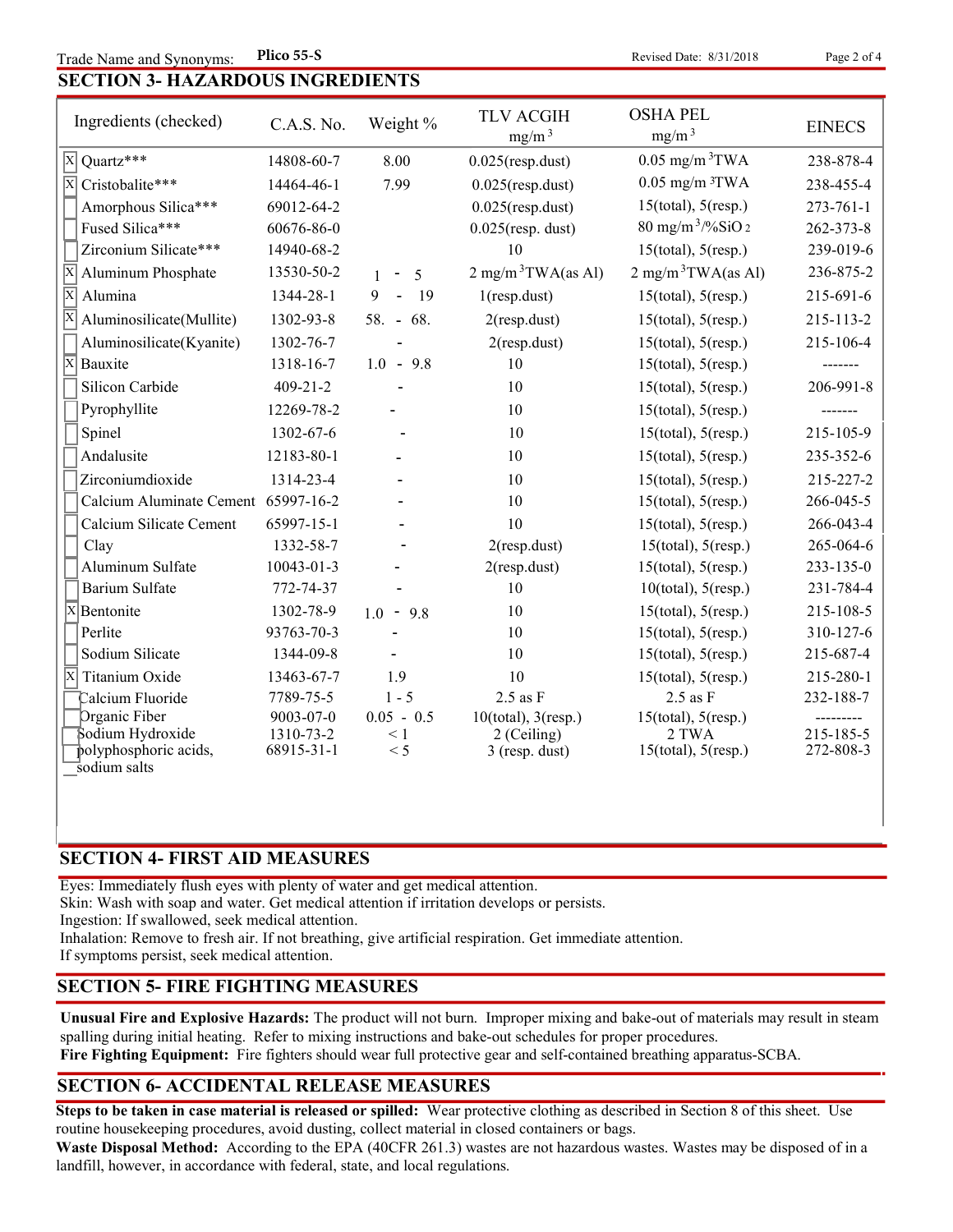#### **SECTION 7 - HANDLING AND STORAGE**

To ensure product quality, store material in a dry place. Minimize dust generation and avoid inhalation and contact with refractory dusts during processing, installation, maintenance and tear-out. After handling of refractory dusts from processing, installation, maintenance or tear-out, wash exposed skin areas thoroughly. Wash clothing contaminated with dusts.

#### **SECTION 8 - EXPOSURE CONTROL/PERSONAL PROTECTION**

Ventilation: Local and Mechanical: follow OSHA STD 29 CFR 1910.94.

Respiratory Protection: Good ventilation should be provided if dust is created when working with materials. Used material, which is being removed, should be dampend to reduce dust. In addition, when dust is present, workers should employ repirator protection. Recommended: NIOSH approved respirator for dusts and mists, including silica, in compliance with OSHA STD 29.CFR1910.134.

Protection Gloves: Protective gloves recommended.

Eye Protection: Safety glasses/goggles.

Other Protective Equipment: As required to meet applicable OSHA standards. Note: See Section 3 for occupational exposure limit values.

## **SECTION 9- PHYSICAL AND CHEMICAL PROPERTIES**

Appearance, Color & Odour: Granular aggregate & fine solid mix, off white in color, acidic smell

Solubility in Water:  $\leq 1.5\%$ 

pH: Acidic Vapor Pressure: Not applicable

Boiling Point (o ): N/A

Melting Point (o ): 3000F / 1648C

2.8 Specific Gravity:

## **SECTION 10- STABILITY AND REACTIVITY DATA**

Stability: Stable Hazardous Polymerization: May not occur Incompatibility: Materials to avoid: N/A

Acidic

Air bonded materials may generate SO 2 and/or SO 3 during bake-out. Proper ventilation should be provided. Hazardous Decomposition:

## **SECTION 11 - TOXICOLOGICAL INFORMATION**

Effects of overexposure:

- 1. Acute: Exposure to nuisance dust may cause temporary irritation or discomfort to skin, eyes, nose, throat ∣V∣ or lungs and may aggravate bronchial disorders.
- 2. Chronic: Long term inhalation of respirable quartz, cristobalite, fused silica and/or amorphous silica may ∣V∣ cause silicosis (delayed lung injury) and other respiratory disorders.
- $\vert\mathbf{v}\vert$ 3. Prolonged contact with skin may cause irritation.

For crystalline silica (quartz /cristobalite):

CARCINOGENICITY: Product contains crystalline silica which may cause delayed respiratory disease (silicosis) if inhaled over a prolonged period of time. IARC concludes that "there is a sufficient evidence for the carcinogenicity of crystalline silica to humans." (Group 1).

For aluminum silicate: Aluminum silicate minerals have been found to cause lung fibrosis in the absence of crystalline silica.

# **SECTION 12 - ECOLOGICAL INFORMATION**

No ecological concerns have been identified.

Not applicable for as-manufactured refractory product. Dusts of as-manufactured refractory product have a low order of aquatic toxicity (rating TLm96: over 1000 ppm), are insoluble, and are not very mobile. Based upon this information, it is not believed to be a significant threat to the environment if accidentally released on land or into water. However, dusts generated during maintenance and tear-out operations may be contaminated with other hazardous substances (e.g. metal). Evaluation of dusts from specific processes should be performed by a qualified environmental professional to determine if an environmental threat exists in the case

# **SECTION 13 - DISPOSAL CONSIDERATIONS**

Waste Disposal Method: According to the EPA (40CFR261.3) wastes are not hazardous wastes. Wastes may be disposed of in a landfill, however, in accordance with federal, state, and local regulations. However, dusts generated during maintenance and tear-out operations may be contaminated with other hazardous substances (e.g. metals). Therefore, appropriate waste analysis may be necessary to determine proper disposal. Waste characterization and disposal/treatment methods should be determined by a qualified environmental professional in accordance with applicable federal, state and local regulations.



Vapor Density: Not applicable

Evaporation Rate: Not applicable

% Volatile by Weight: Not applicable